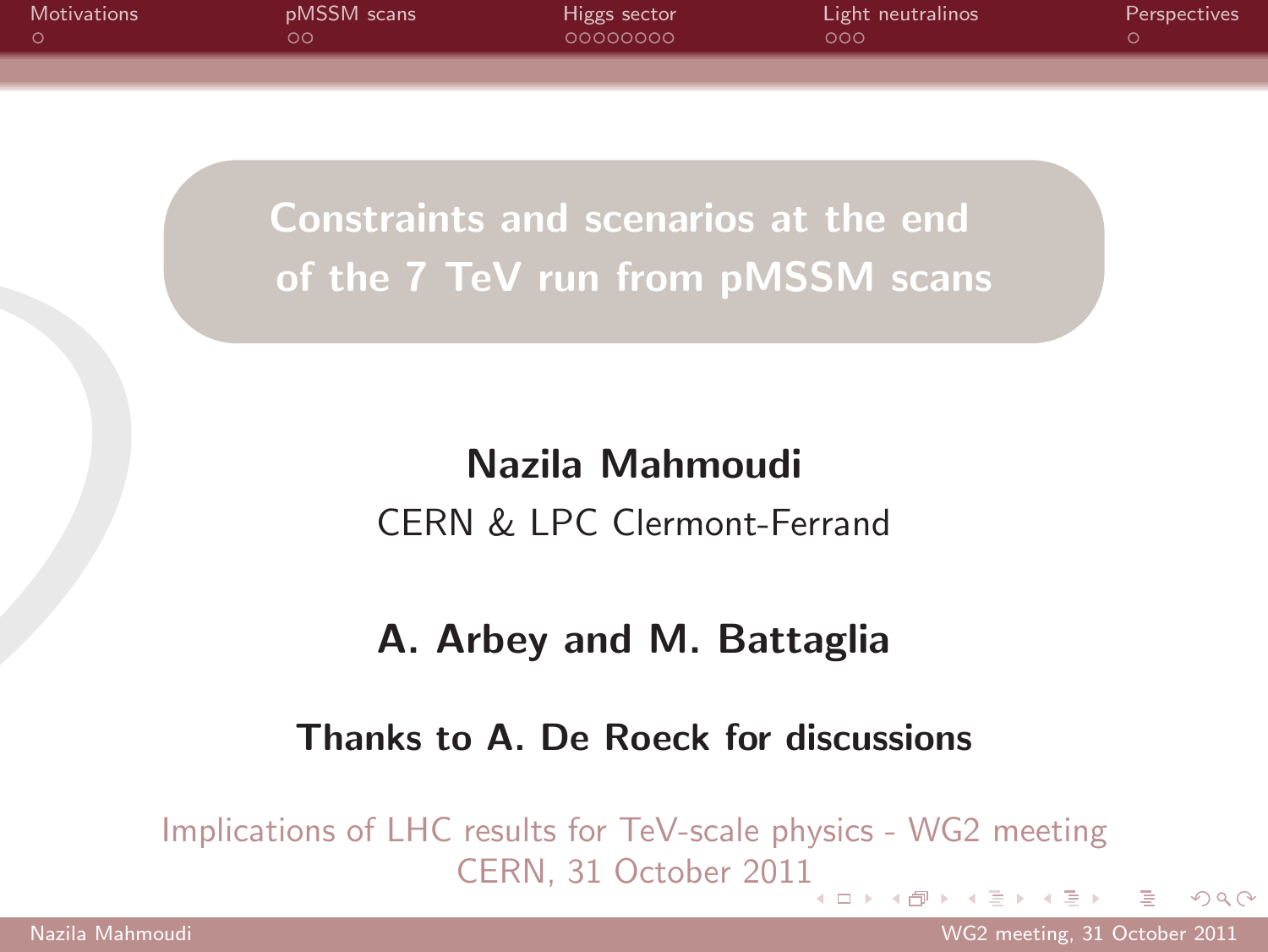| <b>Motivations</b> | pMSSM scans<br>$\circ$ | Higgs sector<br>00000000 | Light neutralinos<br>000 | Perspectives |
|--------------------|------------------------|--------------------------|--------------------------|--------------|
| <b>Motivations</b> |                        |                          |                          |              |

### Going beyond constrained MSSM scenarios

• take the most general  $CP/R$ -parity conserving MSSM  $\Rightarrow$  phenomenological MSSM (pMSSM) with 19 parameters see talks by: Marco Battaglia Tom Rizzo Sezen Sekmen

in the previous meeting

- Allow for a more general study of SUSY features and signatures
- Interplay between low energy observables, relic density, direct dark matter searches and the LHC

<span id="page-1-0"></span> $\Omega$ 

∢ 何 ▶ -∢ ヨ ▶ -∢ ヨ ▶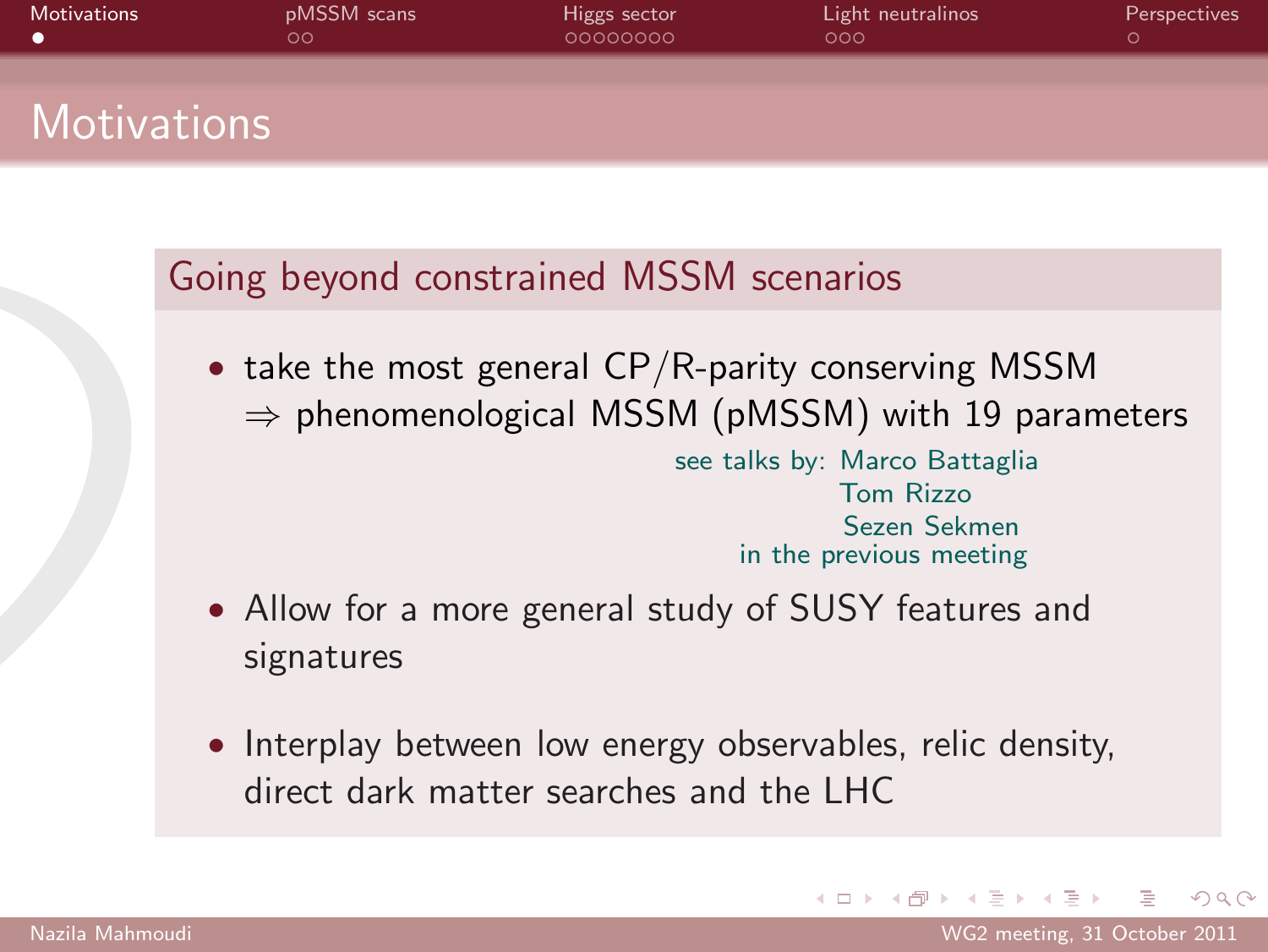| <b>Motivations</b> | pMSSM scans | Higgs sector<br>00000000 | Light neutralinos<br>000 | Perspectives |
|--------------------|-------------|--------------------------|--------------------------|--------------|
| <b>pMSSM</b> scans |             |                          |                          |              |

Flat scans over the pMSSM 19 parameters.

Using many codes: SuperIso Relic, SoftSusy, FeynHiggs, Hdecay, Sdecay, Higgsbounds, Micromegas, Prospino, Pythia and Delphes, with SuperIso as the central core.

| $2.16 \times 10^{-4} < BR(B \to X_s \gamma) < 4.93 \times 10^{-4}$       |
|--------------------------------------------------------------------------|
| $BR(B_s \rightarrow \mu^+ \mu^-) < 1.26 \times 10^{-8}$                  |
| $0.56 < R(B \to \tau \nu) < 2.70$                                        |
| $4.7 \times 10^{-2} < BR(D_s \rightarrow \tau \nu) < 6.1 \times 10^{-2}$ |
| $2.9 \times 10^{-3} < BR(B \to D^{0} \tau \nu) < 14.2 \times 10^{-3}$    |
| $0.985 < R_{\mu23}(K \to \mu\nu) < 1.013$                                |
| $-2.4\times10^{-9} < \delta a_\mu < 4.5\times10^{-9}$                    |
| $10^{-4} < \Omega_{\gamma} h^2 < 0.135$                                  |
| $+$ sparticle mass upper bounds                                          |
| $+$ Higgs search limits                                                  |

Details of the scans and first results can be found in:

A. Arbey, M. Battaglia, F.M., arXiv:1110.3726

<span id="page-2-0"></span> $QQ$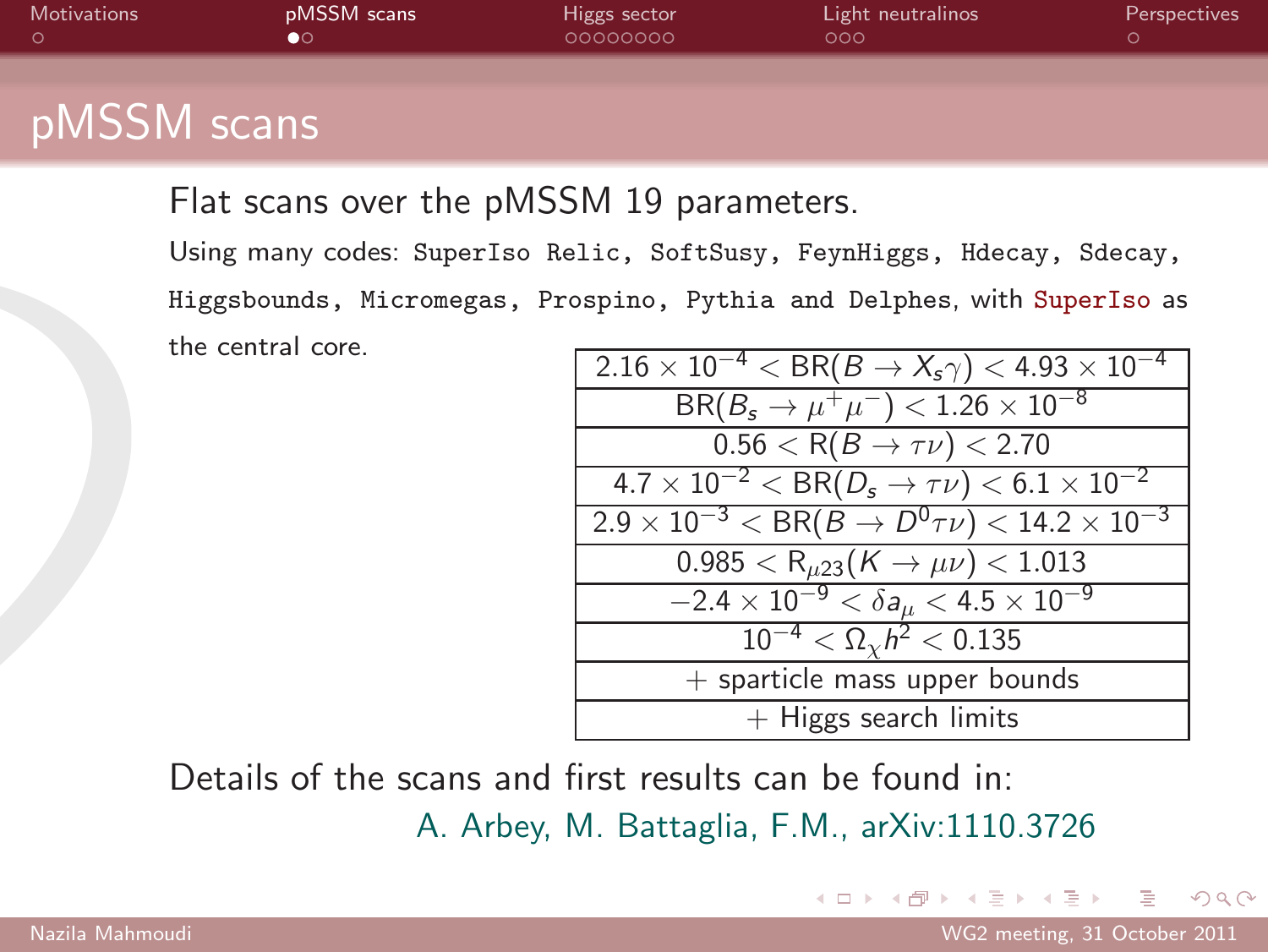| Motivations   | pMSSM scans | Higgs sector<br>00000000 | Light neutralinos<br>000 | Perspectives |
|---------------|-------------|--------------------------|--------------------------|--------------|
|               |             |                          |                          |              |
| In this talk: |             |                          |                          |              |

- Constraining the pMSSM through the Higgs sector
	- Previous studies addressed constraints on SUSY through squark and gluino searches.
	- Viable solutions for masses well above sensitivity of 7 TeV run
	- Now approach the question from other directions  $\rightarrow$  interplay between flavour, dark matter and direct searches in the Higgs sector
- Light neutralino scenario
	- Is it possible to have light neutralinos still compatible with the LHC results?
	- At the same time compatible with dark matter direct detection experiment results?
		- $\rightarrow$  interplay between dark matter and direct searches

 $\Omega$ 

イ何 トラミン イモン ニヨ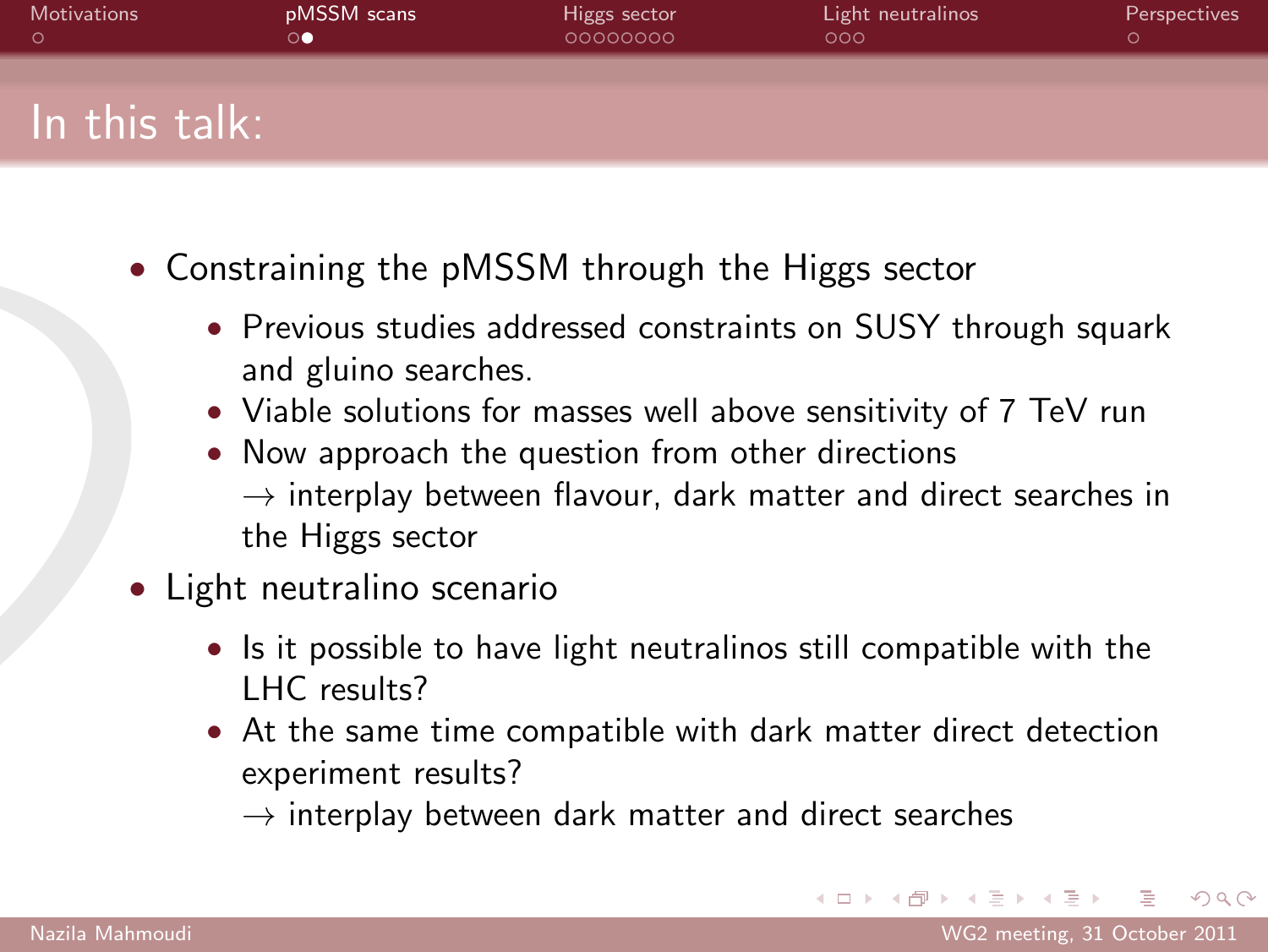| Motivations | pMSSM scans<br>ററ                                 | Higgs sector<br>00000000 | Light neutralinos<br>000 | Perspectives |
|-------------|---------------------------------------------------|--------------------------|--------------------------|--------------|
|             | $\,$ Further constraints on the pMSSM $^{\prime}$ |                          |                          |              |
|             |                                                   |                          |                          |              |

Constraints on MSSM in the Higgs sector

- From BR( $B_s \to \mu^+ \mu^-$ ) very sensitive to  $M_A$  and tan  $\beta$ very promising experimental situation
- From dark matter direct detection also sensitive to  $M_A$ many results from independent experiments
- <span id="page-4-0"></span>• From Higgs searches direct constraints on  $M_A$  from  $A \rightarrow \tau \tau$ and  $h^0 \rightarrow \gamma \gamma$  and  $h^0 \rightarrow WW$  searches.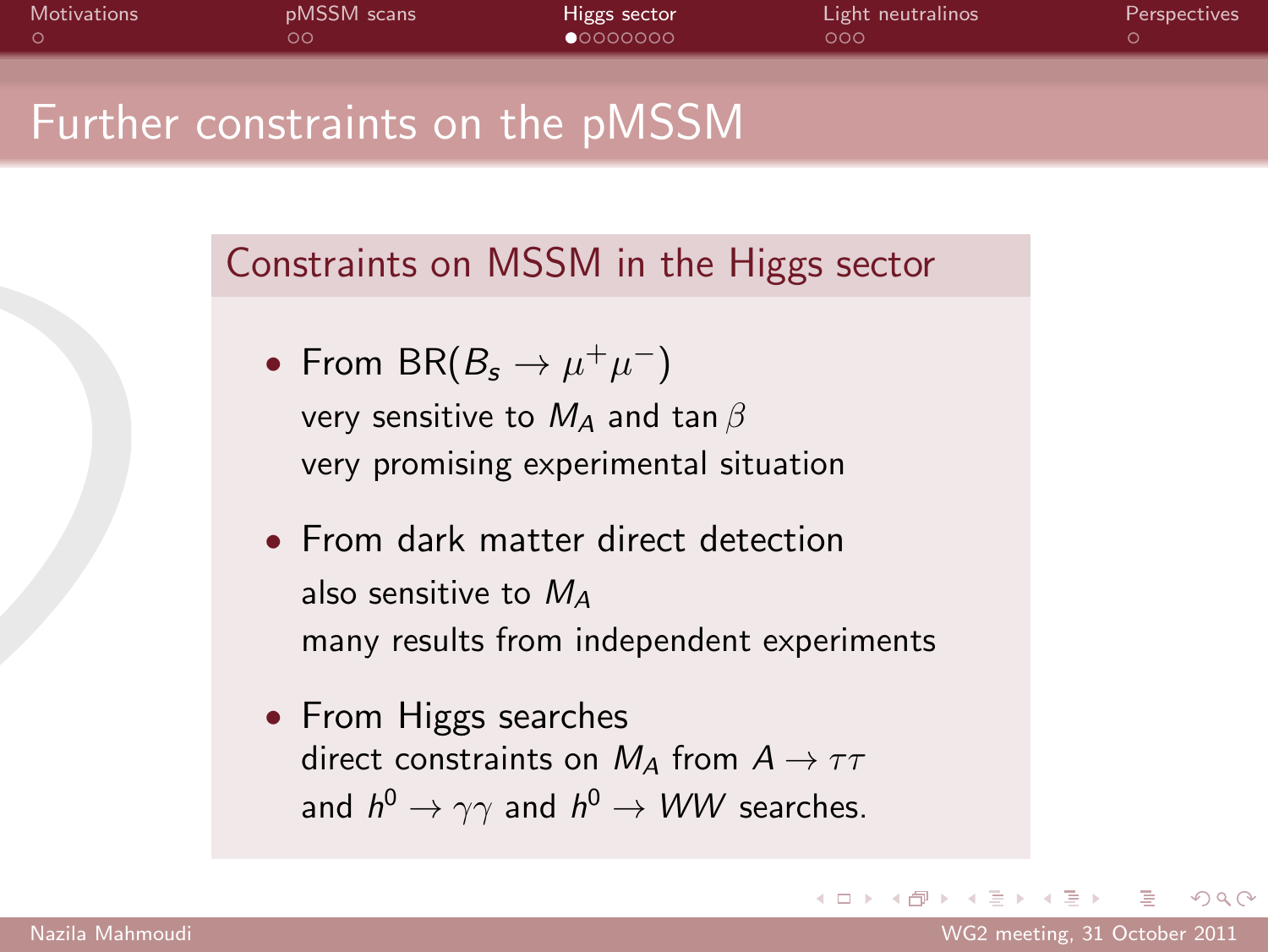

Considering 2 scenarios:

- Current bound from  $LHCb+CMS +$  estimated th syst:

$$
\mathrm{BR}(B_s\to\mu^+\mu^-) < 1.26\times 10^{-8}
$$

SM like branching ratio with estimated 20% total uncertainty



Light  $M_A$  strongly constrained!

目

 $\Omega$ 

 $\rightarrow$   $\rightarrow$   $\equiv$   $\rightarrow$ 

4 母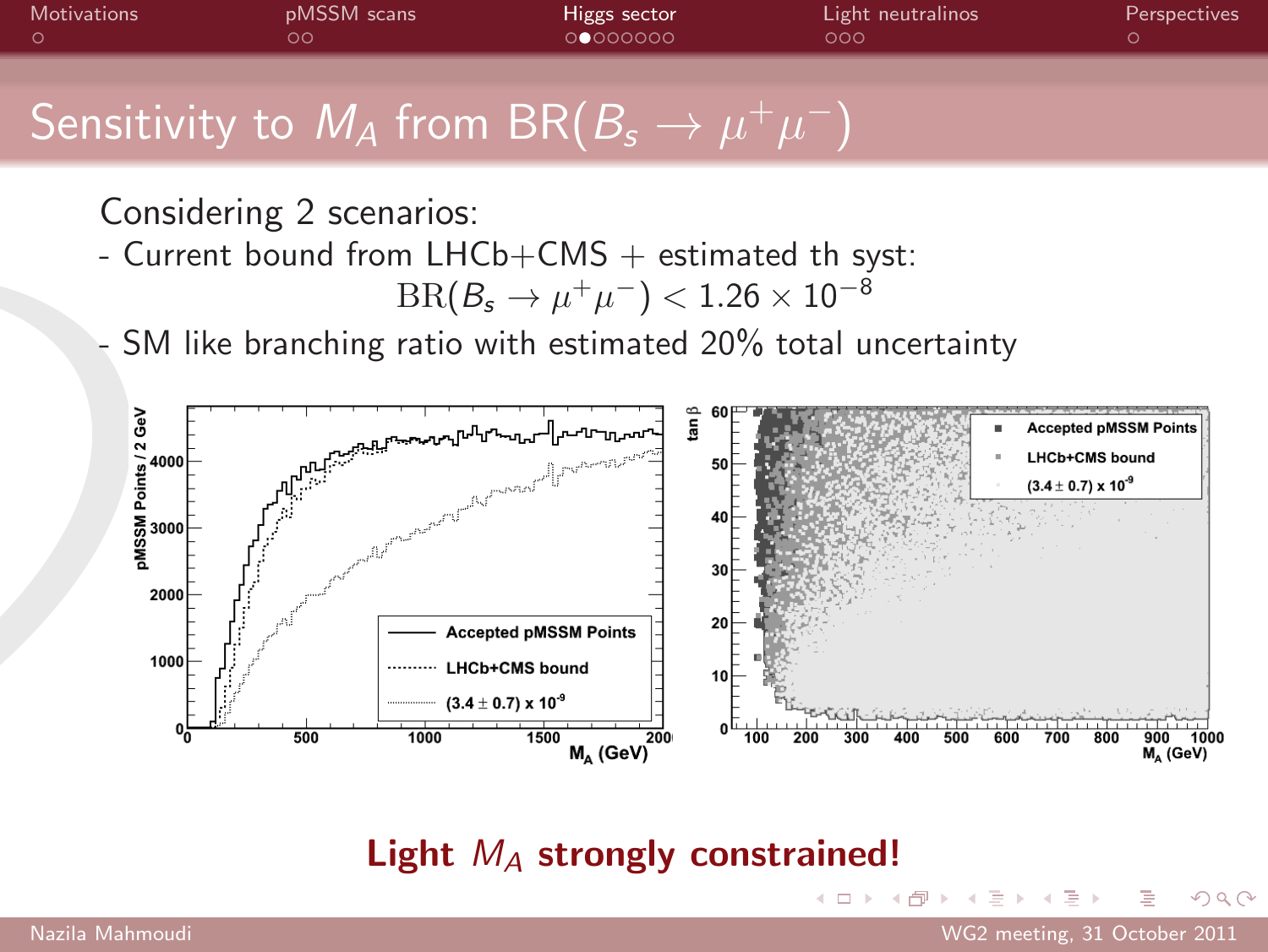| <b>Motivations</b> | pMSSM scans<br>ററ            | Higgs sector<br>00000000 | Light neutralinos<br>000 | Perspectives |
|--------------------|------------------------------|--------------------------|--------------------------|--------------|
|                    | Dark matter direct detection |                          |                          |              |

Considering 2 scenarios:

- Current Xenon 100 limit
- Projected 2012 90% C.L. upper limit



Again light  $M_A$  strongly constrained!

 $\leftarrow$   $\Box$   $\rightarrow$ 

目

 $\Omega$ 

→ (何) > → ヨ) → → ヨ)>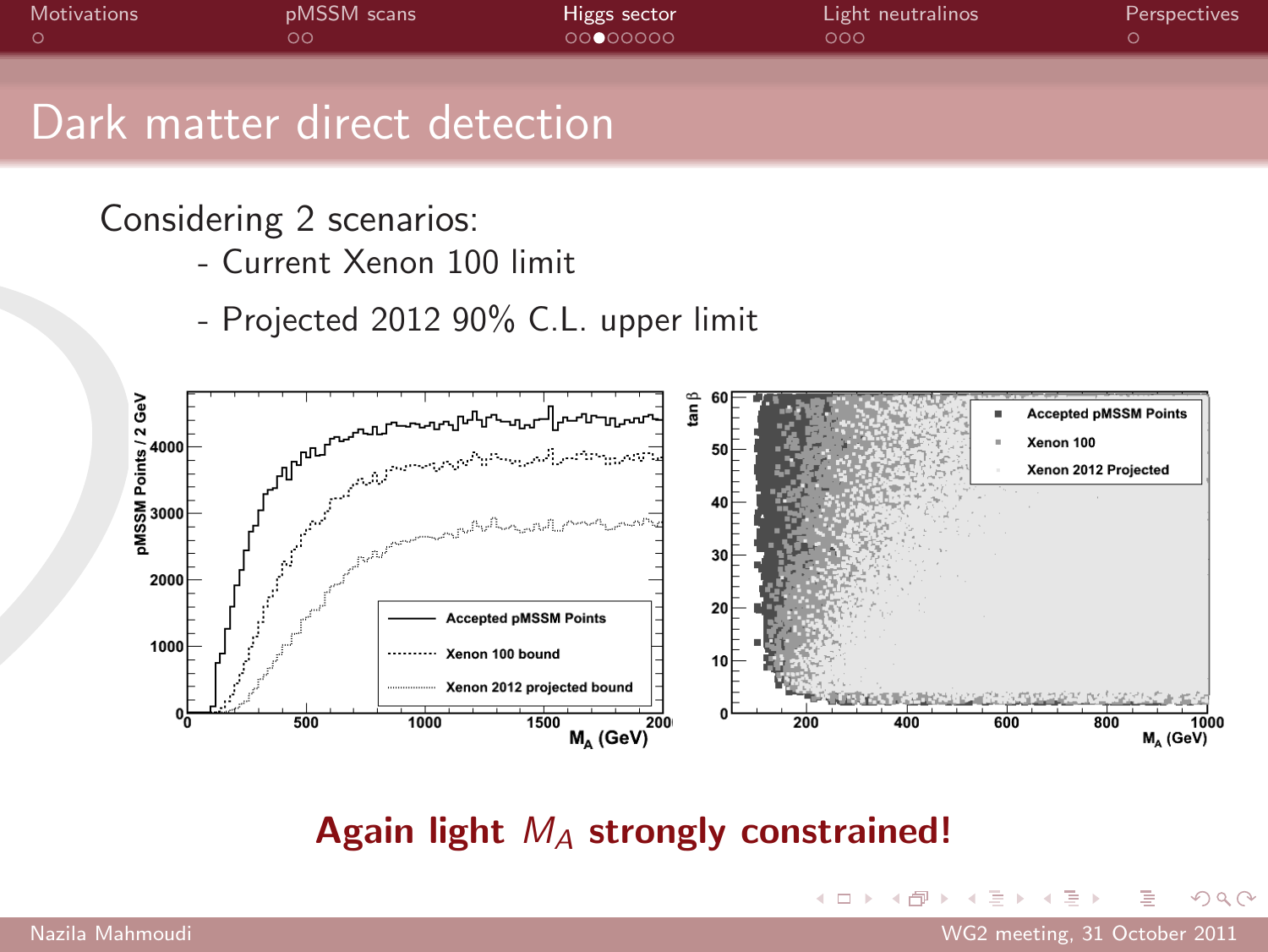| Motivations | pMSSM scans<br>ററ                           | Higgs sector<br>00000000 | Light neutralinos<br>LOOO! | Perspectives |
|-------------|---------------------------------------------|--------------------------|----------------------------|--------------|
|             |                                             |                          |                            |              |
|             | Dark matter direct detection and LHC limits |                          |                            |              |



arXiV:1110.3726

K ロ ▶ K @ ▶ K 할 ▶ K 할 ▶ ... 할 → 9 Q Q\*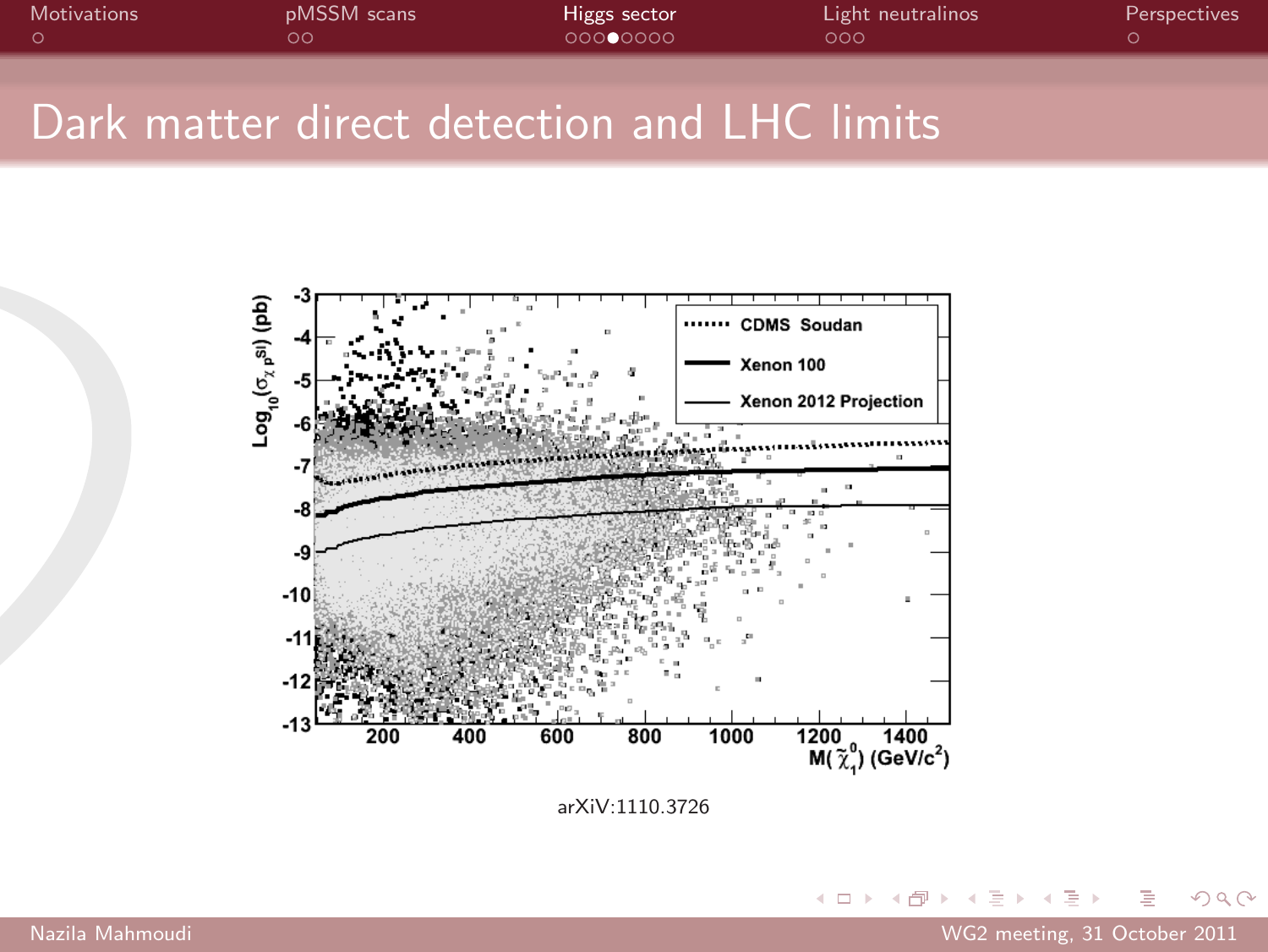

Direct searches for  $A \rightarrow \tau \tau$  see CMS-PAS-HIG-11-009 Allowed region of  $(M_A, \tan \beta)$  from full pMSSM scans for 1.1 and 15  $fb^{-1}$  compared to published CMS expected limit



Low  $M_A$  region below 350 GeV can be explored and excluded if no signal except a narrow strip around tan  $\beta = 5$ .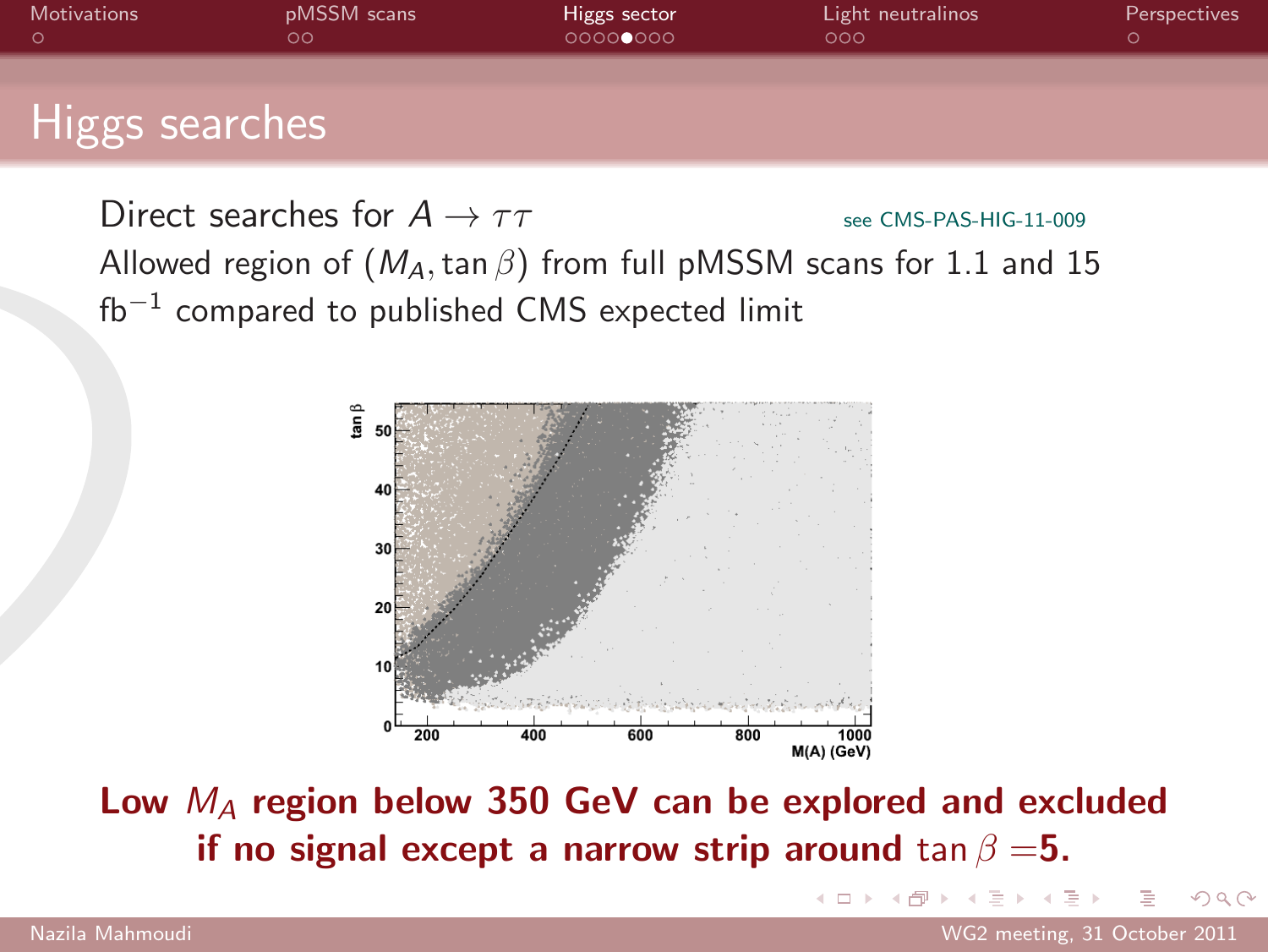| Motivations | pMSSM scans | Higgs sector | Light neutralinos | <b>Perspectives</b> |
|-------------|-------------|--------------|-------------------|---------------------|
|             | סכ          | 000000000    | 000               |                     |
|             |             |              |                   |                     |

Interpretation of SM Higgs searches in the MSSM depends on the suppression of product of cross section  $\times$  BR in specific models which can affect the discovery exclusion limits expected from SM



イロト イ押ト イヨト イヨト

目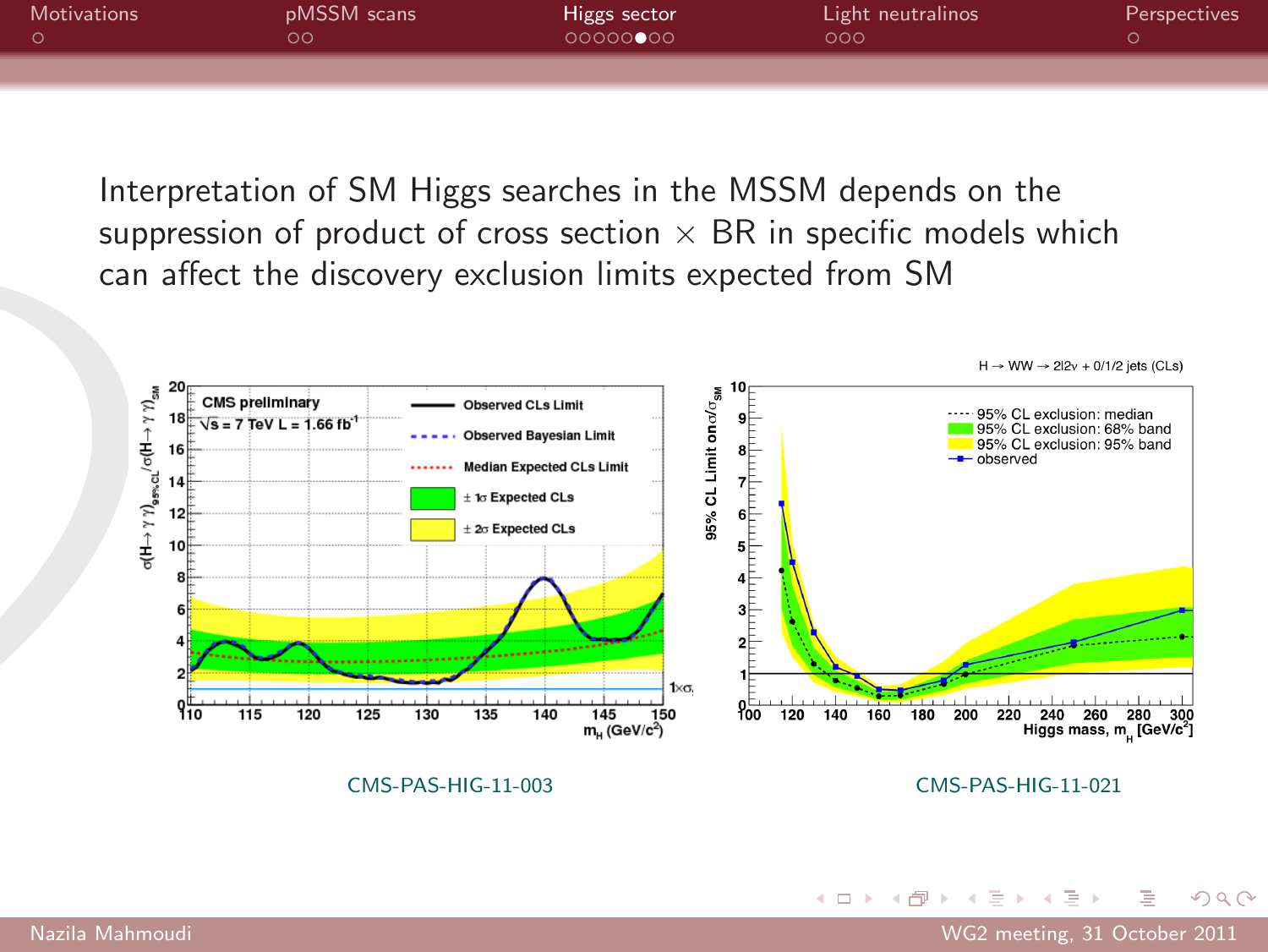| <b>Motivations</b> | pMSSM scans | Higgs sector | Light neutralinos | <b>Perspectives</b> |
|--------------------|-------------|--------------|-------------------|---------------------|
|                    | סכ          | 00000000     | റററ               |                     |
|                    |             |              |                   |                     |

- Study of  $\sigma \times \text{BR}$  suppression wrt SM with pMSSM scans (with  $M_{\chi_1^0} >$  46 GeV) for  $\gamma \gamma$  and  $WW$  final states;

- Present suppression factor vs  $M_A$  for all accepted pMSSM points compatible with 1 fb $^{-1}$  LHC data  $(\tilde{g}, \tilde{q}$  and  $\text{BR}(B_s \to \mu^+ \mu^-))$  and XENON 100 results;

- And projected 2012 data assuming SM value for BR $(B_s \to \mu^+ \mu^-)$ .



Similar behaviour for  $h \rightarrow WW$  but larger experimental systematics in the 120 GeV region

KED KAP KED KED E VOQO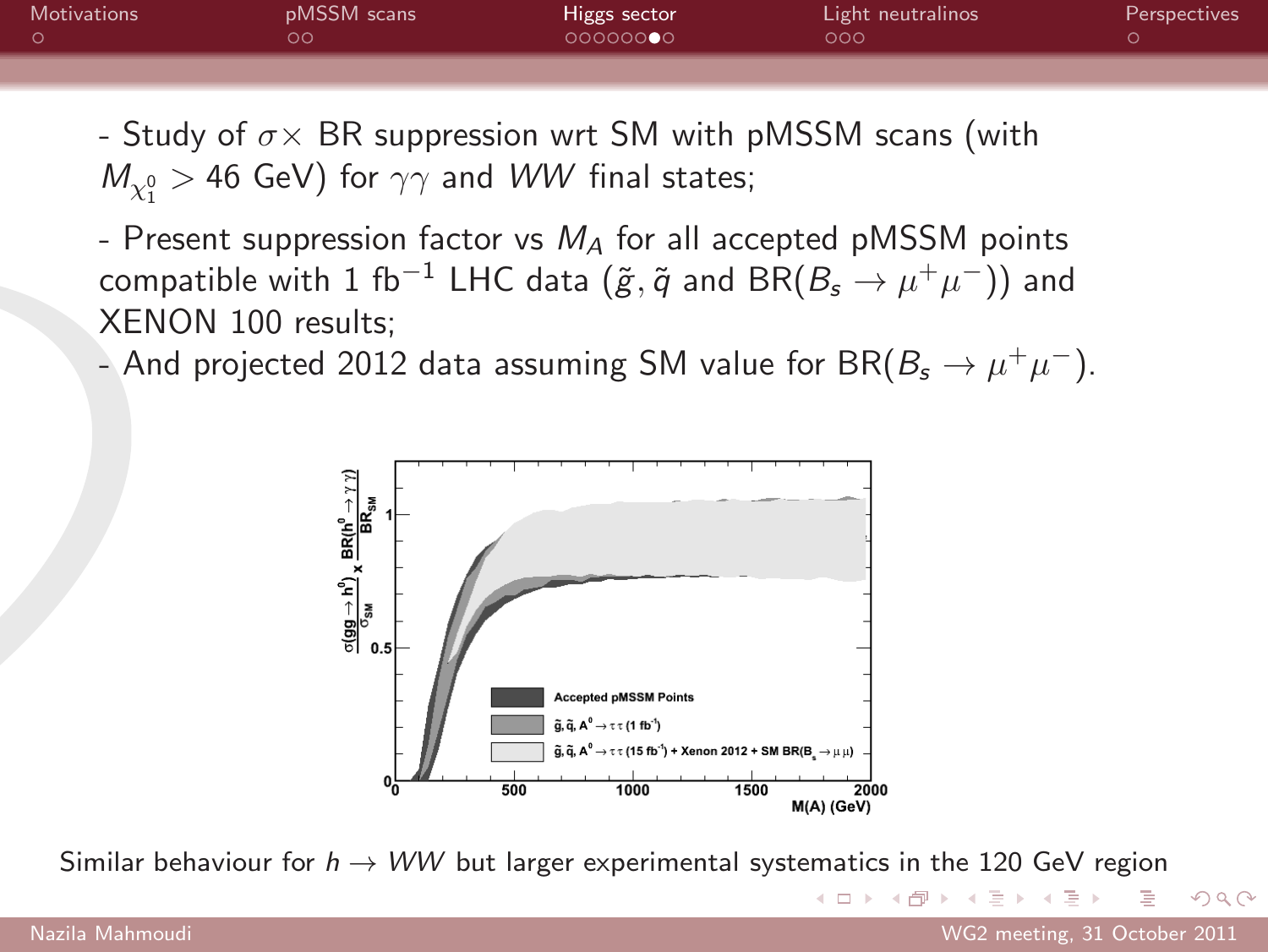| <b>Motivations</b> | pMSSM scans | Higgs sector<br>0000000 | Light neutralinos<br>000 | <b>Perspectives</b> |
|--------------------|-------------|-------------------------|--------------------------|---------------------|
|                    |             |                         |                          |                     |



talk by W. Murray, LPCC Sept. 1st 2011

目

 $299$ 

イロト イ部 トイモト イモト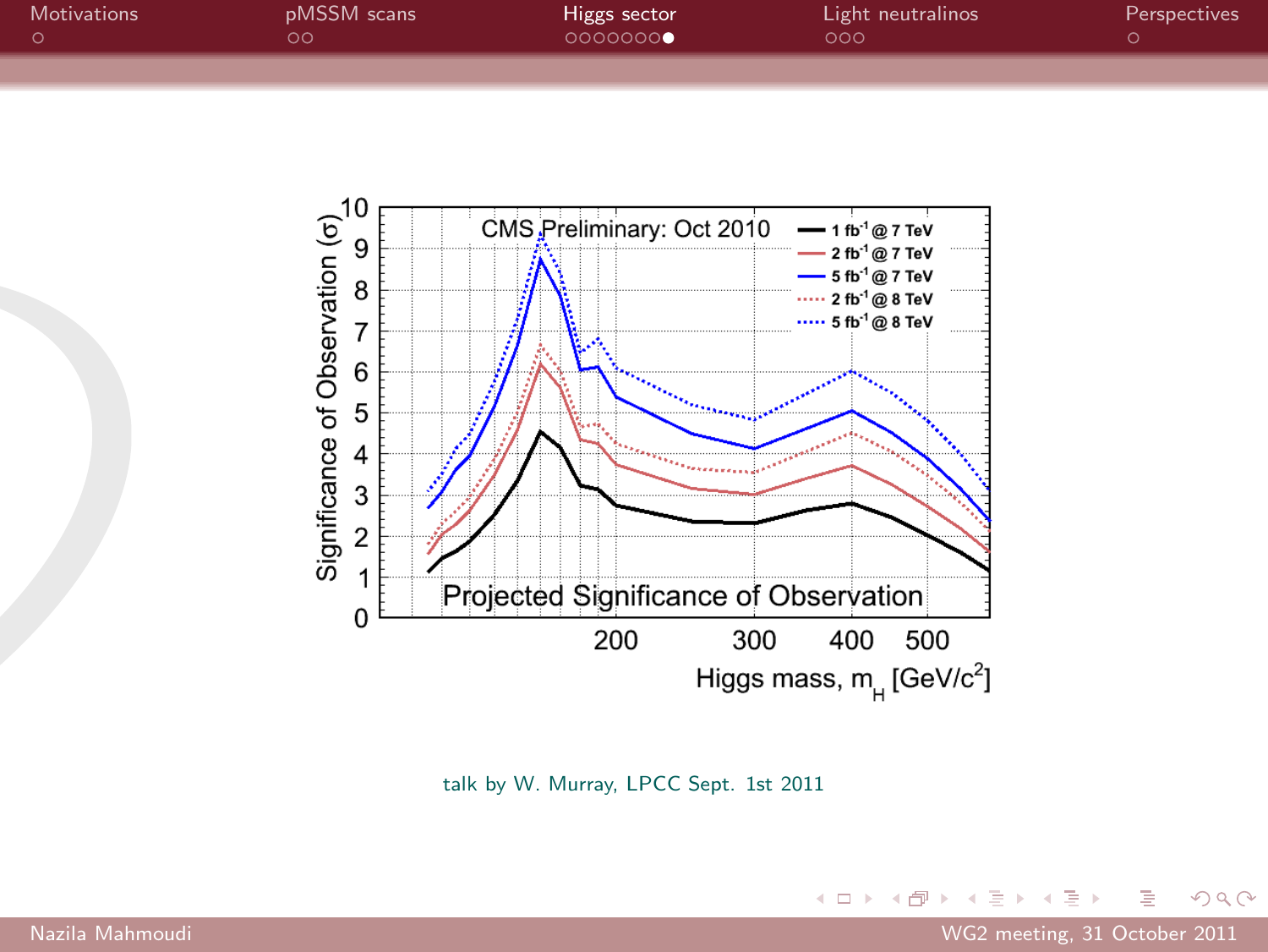| Motivations | pMSSM scans | Higgs sector | Light neutralinos | Perspectives |
|-------------|-------------|--------------|-------------------|--------------|
|             | ∩ר          | 00000000     | $\bullet$ 00      |              |
|             |             |              |                   |              |
|             |             |              |                   |              |

## Light neutralinos and dark matter direct detection



arXiV:1104.2549

<span id="page-12-0"></span>The constrained MSSM scenarios provide no candidate compatible with DAMA, CoGeNT, CRESST and XENON data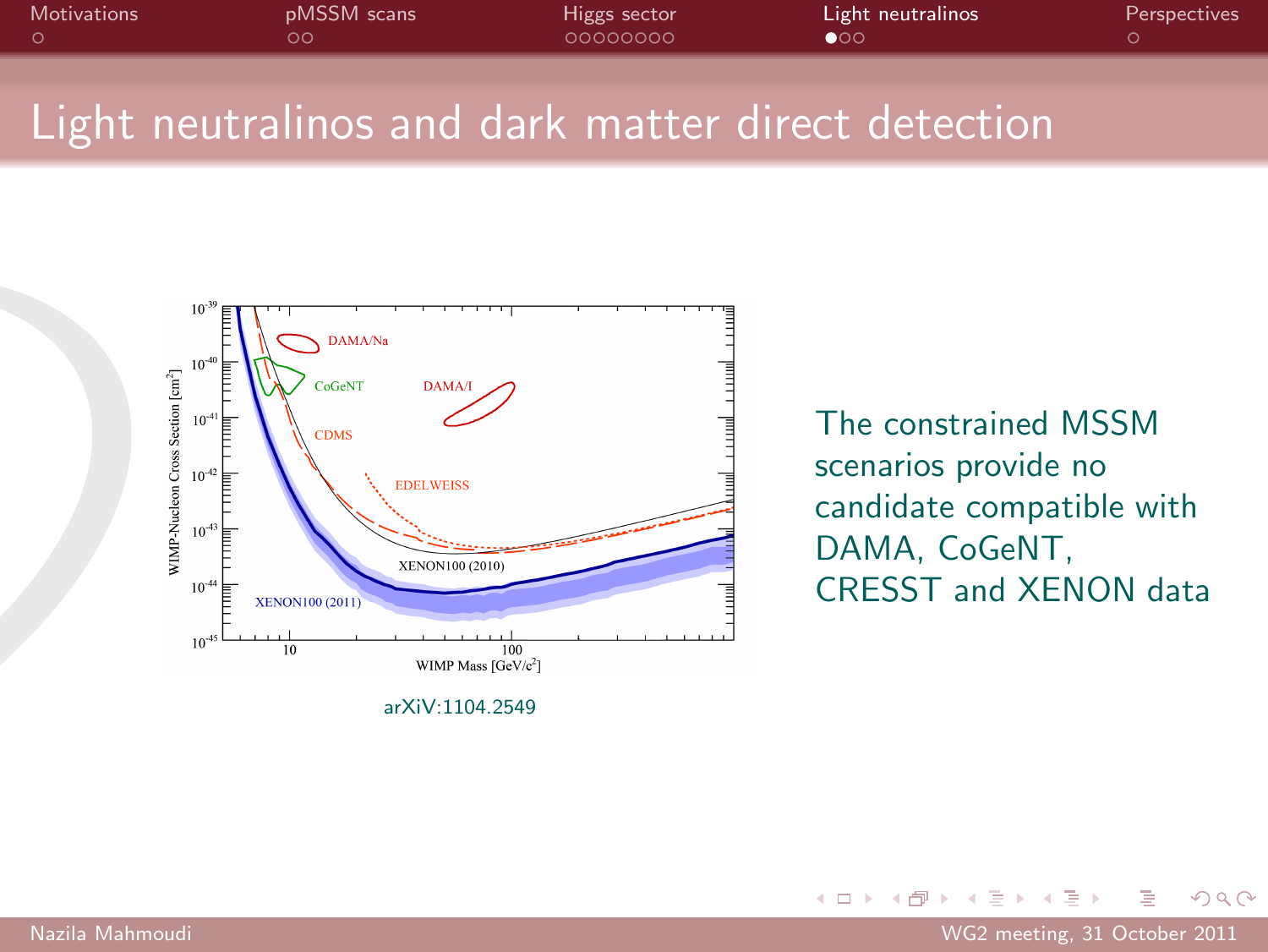| Motivations | <b>pMSSM</b> scans | Higgs sector | Light neutralinos | <b>Perspectives</b> |
|-------------|--------------------|--------------|-------------------|---------------------|
|             | ററ                 | 00000000     | ∩∩                |                     |
|             |                    |              |                   |                     |

## Light neutralinos and dark matter direct detection

From a low mass pMSSM scan: more than 600k valid points with  $M_{\chi_1^0} < 100$  GeV



 $QQ$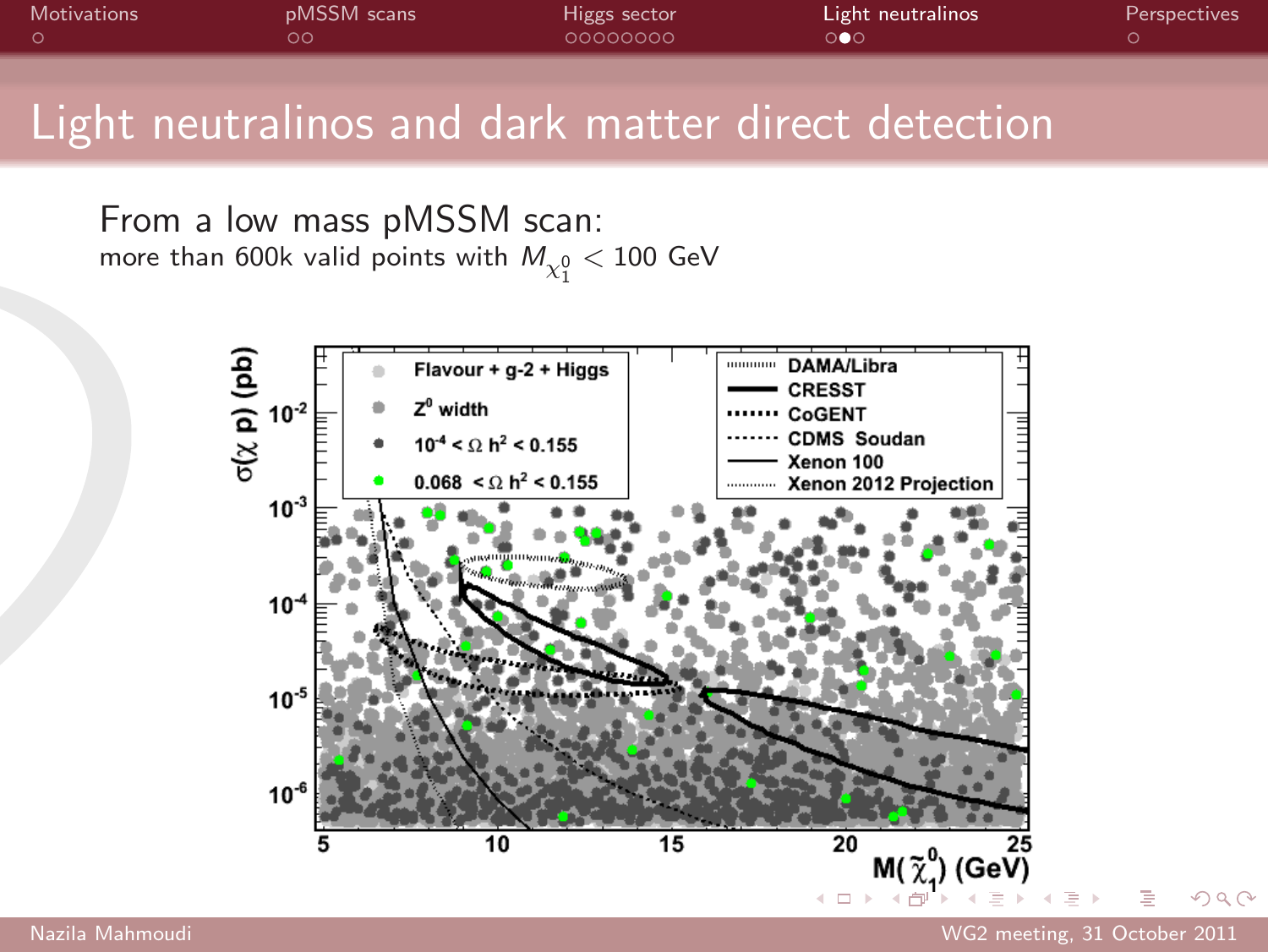| <b>Motivations</b> | pMSSM scans | Higgs sector | Light neutralinos     | Perspectives |
|--------------------|-------------|--------------|-----------------------|--------------|
|                    | OO.         | 00000000     | $\circ \circ \bullet$ |              |
|                    |             |              |                       |              |

## Light neutralinos and dark matter direct detection

Scenarios with compressed gaugino spectrum and light Higgs bosons now removed by  $\Gamma(Z \to \chi_1 \chi_1)$ .

Interesting spectra:



One squark degenerate with the LSP, other squarks and charginos relatively heavy.

E

 $\Omega$ 

→ 何 ▶ → ヨ ▶ → ヨ ▶